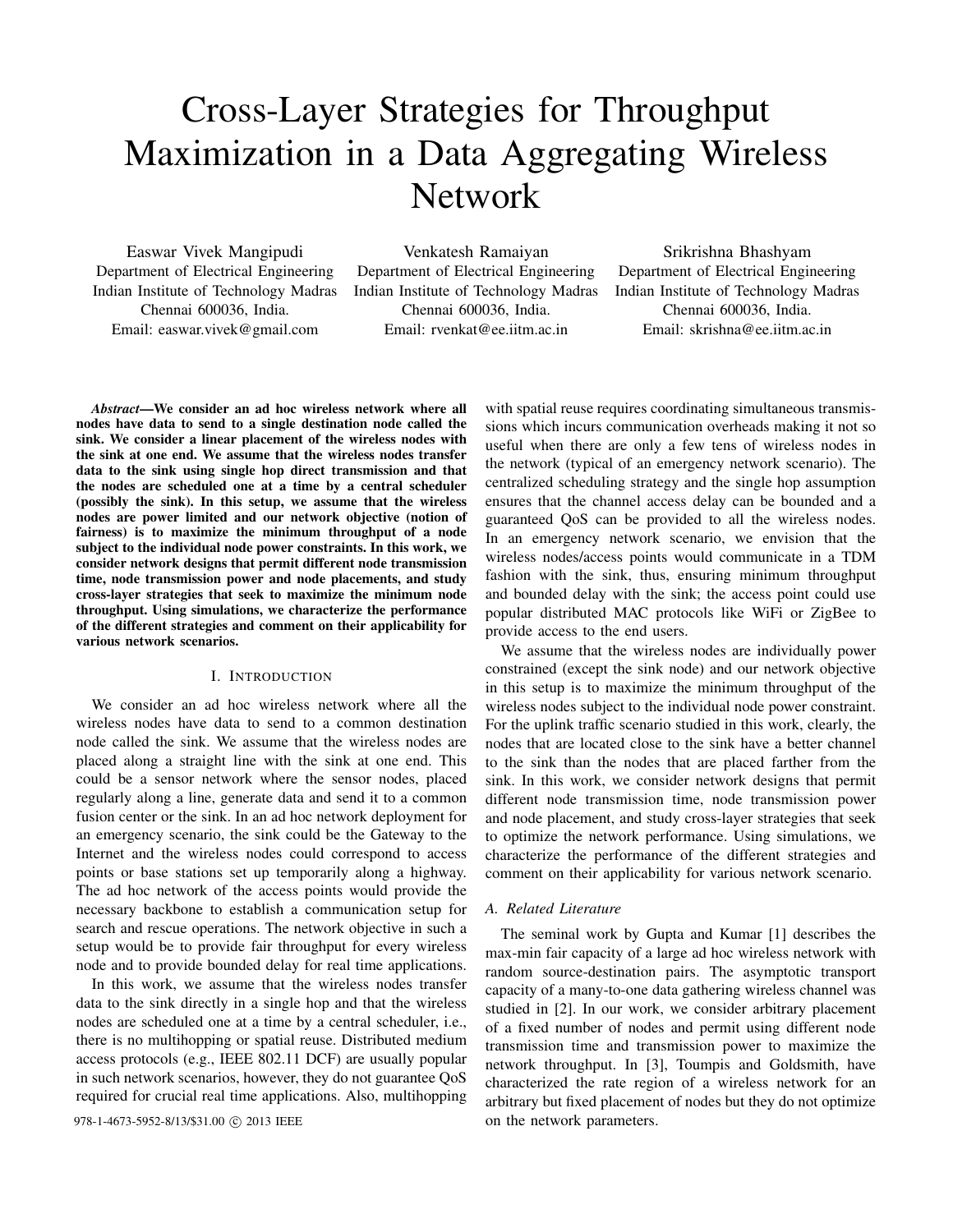

Fig. 1. A linear arrangement of nodes. All the nodes send data to the sink by single hop direct communication.

For a regular linear array of nodes, Giridhar and Kumar [4], have studied the functional lifetime of the network as a function of the initial node energies. In [5], Leela has studied the energy optimal routing strategy for a linear array of data aggregating wireless nodes. In our work, we aim to maximize the minimum throughput of any node for an average power constraint. Linear placement of nodes has been studied in [6], [7] and [8] as well though in a context of relay placement.

In [9], Qin and Berry propose an opportunistic scheduling scheme called opportunistic splitting algorithm for a single hop, fading wireless channel. In [10], Hou et al. characterize the rate region for a single hop, fading wireless channel and discuss general network utility optimal scheduling strategies as well. We do not consider fading channels, however, we expect that considering scenarios like fading and general network utility maximisation will only add to the work reported in this paper.

#### *B. Outline*

In section II, we describe the network model and in section III, we describe the network objective and the optimization framework. In section IV, we report the performance of the wireless network for the different operating strategies and in section V, we conclude the work and discuss future work.

# II. NETWORK MODEL

We consider a wireless network with a linear arrangement of nodes as shown in Figure 1. The sink is assumed to be located at one end of the network and the nodes, numbered,  $1, 2, \dots, n$ , are located at a distance  $d_1, d_2, \dots, d_n$  from the sink, where  $0 \leq d_1 \leq d_2 \leq \cdots \leq d_n$ . The wireless channel gain between a node  $i$  and the sink is assumed to be a constant and is modeled as a function of the path loss only. In this work, we assume that the fixed path loss between a node  $i$  and the sink is  $\frac{1}{d_i^{\eta}}$ , where  $\eta$  is the path loss exponent ( $\eta \geq 2$ ).

A central scheduler schedules the wireless nodes one at a time. We consider a frame of size  $T$  seconds such that every node is scheduled once in a frame. The frame duration T bounds the maximum delay of access to the sink for any node i. Let  $t_1, t_2, \dots, t_n$  be the amount of time allocated to the users in a frame, where  $0 \le t_1, \dots, t_n \le T$  and  $\sum_{i=1}^n t_i \le T$ .

We assume that the nodes have an average power constraint of  $P_i$  with the total network power being  $\overline{\tilde{P}}_n = \sum_{i=1}^n P_i$ . The average energy spent by a node in a frame is  $TP_i$ . When a node i is scheduled in a frame for a duration of  $t_i$  seconds with an average energy of  $TP_i$ , then, we assume that the node can achieve a Shannon capacity of  $C_i(t_i, P_i, d_i) :=$  $W t_i \log \left(1 + \frac{\frac{TP_i}{t_i}}{\sigma^2 d_i^{\eta}}\right)$ ); W is the system bandwidth and  $\sigma^2$  is the average noise power. The capacity expression does not include a term for interference in communication as we assume that the nodes are scheduled one at a time (no spatial reuse).

In this setup, the network objective is to maximize the minimum throughput of the wireless nodes, i.e.,

$$
\max_{\begin{cases}\sum_{i=0}^{n} t_i \leq T \\ \sum_{i=0}^{n} P_i \leq \bar{P}_n \\ d_1 \leq \dots \leq d_n\end{cases}} \min \left( C_1(t_1, P_1, d_1), \dots, C_n(t_n, P_n, d_n) \right)
$$

subject to the time and power constraints and node placements. The nodes that are closer to the sink have a better channel to the sink relative to the nodes that are farther away. An equal share of the network resources would severely hurt the farther nodes and bring down the network performance. In this work, we study cross-layer strategies that seek to maximize the network throughput by optimizing the node transmission time, node transmission power and also the node position. In Section III we describe in detail the network objective and the optimization problem and in Section IV, we report the network performance. Without loss of generality, we will take  $T = 1, W = 1$  and  $\sigma^2 = 1$ . Then, the time constraint reduces to  $\sum_{i=1}^{n} t_i \leq 1$  and the achievable capacity becomes  $C_i(t_i, P_i, d_i) = t_i \log \left(1 + \frac{\frac{P_i}{t_i}}{d_i^{\eta_i}}\right)$ .

## III. NETWORK OPTIMIZATION

#### *A. Basic Reference Model*

Consider a network arrangement where the nodes are placed at regular intervals with equal distance between adjacent nodes, i.e.,  $d_{i+1} = (i+1)d_1$  for all  $i \ge 1$  and  $d_1 > 0$ . Also, suppose that the individual node power constraint  $P_i = P$ for all i (and the total network power  $\bar{P}_n = nP$ ) and the fraction of time allocated to a node is  $t_i = \frac{1}{n}$  for all i. The network model corresponds to a basic scenario where all the nodes have equal access to the channel, energy and traffic. The achievable capacity for a node in this setup is  $C_i^{BR} = \frac{1}{n} \log \left(1 + \frac{n}{(id_1)^{\eta}}\right)$  and the max-min capacity of the network is  $C^{BR} = C_n^{BR} = \frac{1}{n} \log \left( 1 + \frac{nF}{d_1^n} \right)$  $\frac{1}{n^{\eta}}$ ). In this work, we consider the above network performance as the basic reference model. In the following subsections, we will describe various network design strategies that adapt the node transmission time, node average power and the node location to maximize the network throughput. We will use the basic reference model to compare and analyze the performance of the various strategies.

# *B. Time Adaptation*

The time adaptation scheme permits nodes to use different transmission time  $t_i$  subject to the overall frame constraint,  $\sum_{i=1}^{n} t_i \leq 1$ . The nodes are placed at regular intervals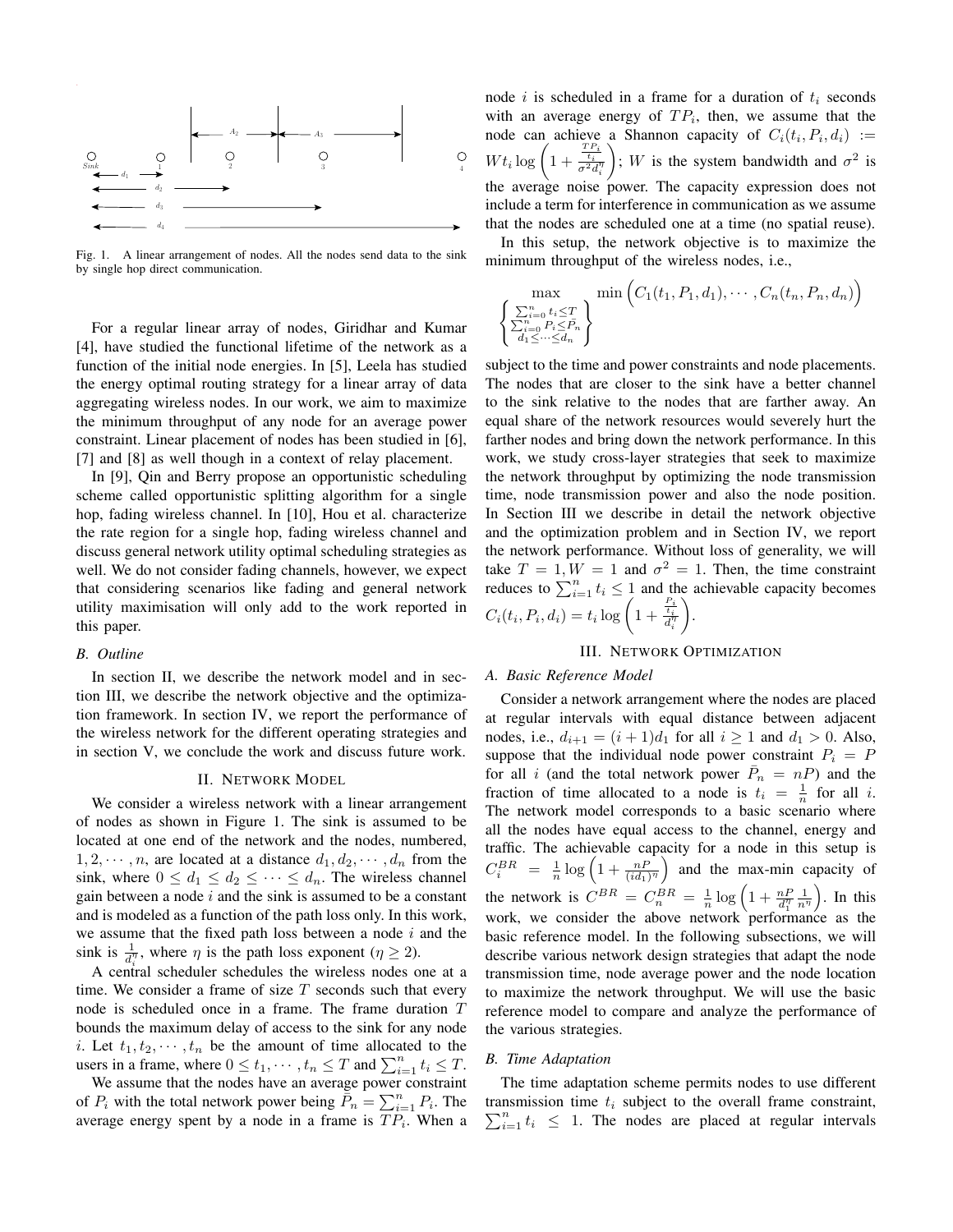such that  $d_{i+1} = (i + 1)d_1$  for all  $i \ge 1$  and  $d_1 > 0$ , and the individual node power constraint  $P_i = P$  for all i. The achievable capacity in this setup for any node  $i$  is  $C_i^{TA}(t_i) = t_i \log \left(1 + \frac{\frac{P_i}{t_i}}{(i d_i)^{\eta}}\right)$  and the max-min capacity of the network is

$$
C^{TA} = \max_{\{t_i : t_i \ge 0, \sum_{i=1}^n t_i \le 1\}} \min (C_1^{TA}, \cdots, C_n^{TA})
$$

We note that the time adaptation scheme can easily be implemented by the central scheduler that schedules individual users.

*Analysis:* Let  $d_1 = 1$ . Let  $\{t_i^*\}$  be the time allocation that optimizes the max-min throughput  $C^{TA}$ . Then for  $1 \leq i, j \leq n$  $n$ , we have,

$$
t_i^* \log \left( 1 + \frac{\frac{P}{t_i^*}}{i^{\eta}} \right) = t_j^* \log \left( 1 + \frac{\frac{P}{t_j^*}}{j^{\eta}} \right)
$$

From the above expression, we see that  $t_1^* \leq t_2^* \cdots \leq t_n^*$ . This is expected because at the optimal solution, the nodes that are farther away are allocated more transmission time to compensate for their poor channel gain.

The max-min throughput  $C^{TA}$  is upper bounded by  $\overline{C}^{TA}$  =  $\log(1+\frac{P}{n^{\eta}})$ , which is the throughput obtained by the last node (node *n*) when all the time is allotted to it. The ratio of  $\bar{C}^{TA}$ to  $C^{BR}$  then upper bounds the performance of time adaptation scheme in comparison with the base reference model. For large n, we have,

$$
\lim_{n \to \infty} \frac{\bar{C}^{TA}}{C^{BR}} = \lim_{n \to \infty} \frac{\log(1 + \frac{P}{n^{\eta}})}{\frac{1}{n} * \log(1 + \frac{P}{n^{\eta - 1}})} = 1
$$
 (1)

i.e., for large  $n$ , the time adaptation scheme does not provide any gain over the base reference model. In section IV, from simulations, we observe that the time adaptation provides substantial gain for small  $n$ .

#### *C. Power Adaptation*

The power adaptation scheme permits nodes to have different average node power  $P_i$  subject to the overall network power constraint,  $\sum_{i=1}^{n} P_i \leq \overline{P}_n$ . The nodes are placed at regular intervals such that  $d_{i+1} = (i+1)d_1$  for all  $i \ge 1$  and  $d_1 > 0$ , and the node have equal transmission times,  $t_i = \frac{1}{n}$ . The achievable capacity in this setup for any node  $i$  is given by  $C_i^{PA}(P_i) = \frac{1}{n} \log \left(1 + \frac{n P_i}{(id_i)^{\eta}}\right)$  and the max-min capacity of the network is

$$
C^{PA} = \max_{\{P_i : P_i \ge 0, \sum_{i=1}^n P_i \le \bar{P}_n\}} \min\left(C_1^{PA}, \cdots, C_n^{PA}\right) \quad (2)
$$

Unlike the time adaptation scheme, the power adaptation scheme requires the network to be designed apriori and the nodes have to be provisioned before deployment. Power adaptation is possible by provisioning different capacities of battery (or, say, solar cells) in different nodes.

*Analysis*

Let  $d_1 = 1$ . Let  $\{P_i^*\}$  be the power allocation that optimizes the max-min throughput  $C^{PA}$ . Then for  $1 \leq i, j \leq n$ , we have,

$$
\frac{1}{n}\log\left(1+\frac{nP_i^*}{i^{\eta}}\right)=\frac{1}{n}\log\left(1+\frac{nP_j^*}{j^{\eta}}\right)
$$

From the above expression, we see that  $\frac{P_i^*}{i\eta} = \frac{P_j^*}{j\eta}$  or  $P_i^* =$  $i^{n}P_{1}^{*}$ . Using the network power constraint  $\sum_{i=1}^{n} \dot{P}_{i}^{*} \leq \bar{P}_{n}$ , we get  $P_i^* = i^{\eta} \frac{P_n}{\sum_{i=1}^n i^n}$ . Clearly,  $P_1^* \leq P_2^* \cdots \leq P_n^*$ . Here again, the nodes that are farther away are allocated more transmission power to compensate for their poor channel gain.

For  $\eta = 2$  and for  $\overline{P}_n = nP$ , we have, for  $1 \le i \le n$ ,  $P_i^* = i^2 \frac{nP}{\sum_{j=1}^n j^2} = \frac{6ni^2P}{n(n+1)(2n+1)}$ . Substituting for the optimal power allocation in the throughput expression, the ratio of the max-min throughput with power adaptation and with the base reference model is given by, for large  $n$ ,

$$
\frac{\log(1 + \frac{6n p n^2}{(n+1)(2n+1)n^2})}{\log(1 + \frac{nP}{n^2})} \approx 3
$$

The power adaptation scheme provides a bounded performance with respect to the base reference model for  $\eta = 2$ . However, for  $\eta > 2$ , in section IV, we note that power adaptation scheme provides significant gains in comparison with the base reference model.

## *D. Node Placements*

In this scheme, we consider arbitrary node placements to optimize the network performance. In the earlier schemes (time adaptation and power adaptation), we had assumed that the nodes are regularly spaced. The regular placement of the wireless access points would imply that the access points would cater to similar sized regions and hence, we aimed to maximize the minimum throughput of the nodes. In this section, we permit arbitrary placements; this would imply that the access points can now cater to regions of different sizes depending on the inter-node placements. Consider an arbitrary location of nodes  $\{d_i\}$  such that  $0 \leq d_1 \leq \cdots \leq d_n \leq n$ . For fixed node transmission times,  $t_i = \frac{1}{n}$  and fixed node power constraints,  $P_i = \frac{\bar{P}_n}{n} = P$ , the achievable capacity of a node *i* is given by  $C_i^{NP}(d_i) = \frac{1}{n} \log \left(1 + \frac{nP}{d_i^n}\right)$ . We consider the following network objective for this scenario,

$$
C^{NP} = \max_{\{\{d_i\}: 0 \le d_1 \le \dots \le d_n \le n\}} \min_i \left( \frac{C_i^{NP}}{A_i} \right)
$$

where  $A_i$  is the network area serviced by node i corresponding to the placements  $\{d_i\}$ . The metric of interest is the throughput per unit region serviced by the wireless node. In this work, we compute the service region  $A_i$  using a Voronoi tessellation, as shown in Figure 1. For regular node placements of nodes, the  $A_i$  are equal and is equal to unity for all i; the network objective reduces to max-min fair throughput of the wireless nodes.

The node placement strategy also needs to be identified before deployment and the service region and traffic routing has to be planned well in advance.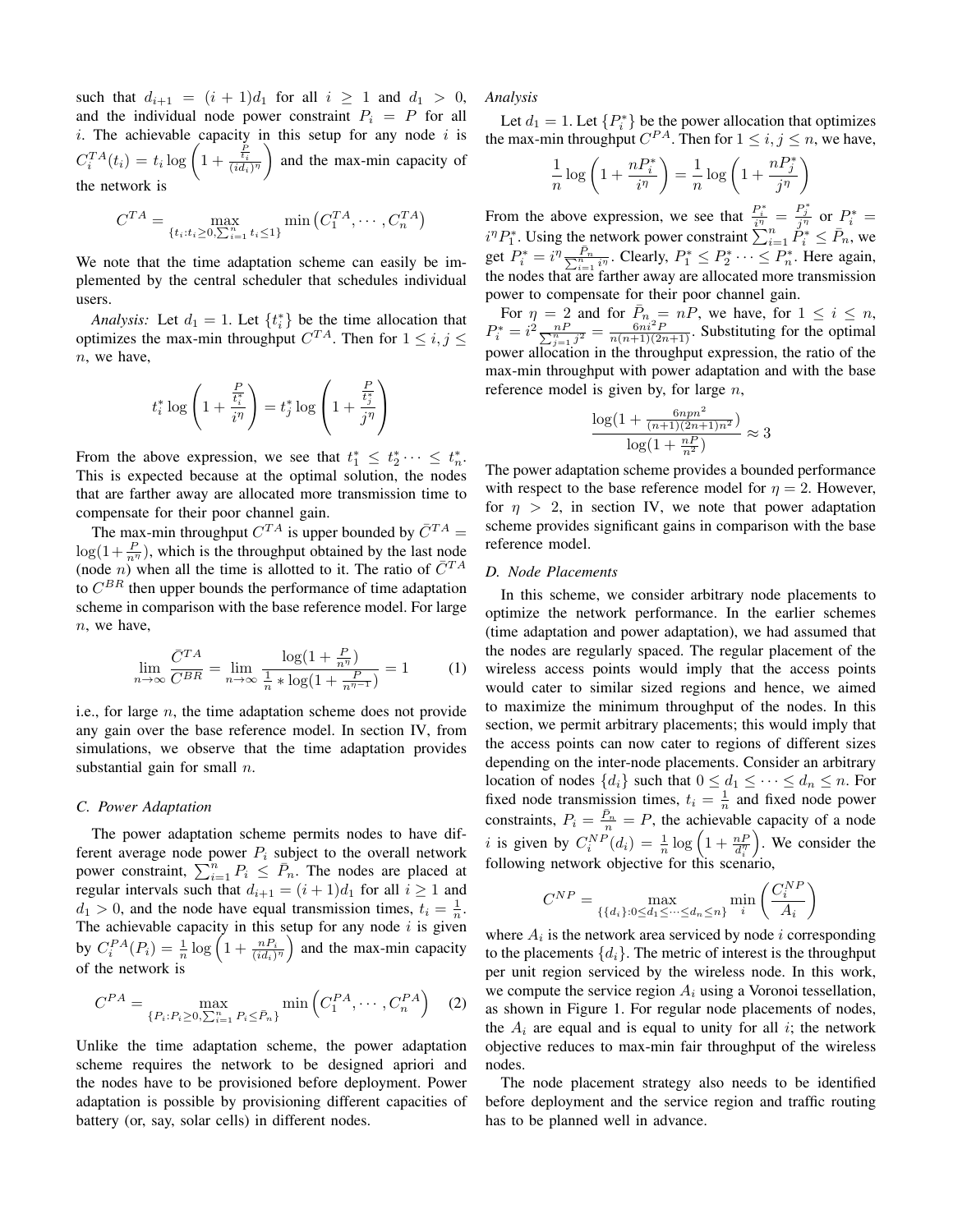

Fig. 2. Ratio of the max-min throughput of the time adaptation scheme and the base reference model.

## IV. NUMERICAL WORK

In this section, we report the performance of the network for the different control strategies described in Section III. The plots in the section correspond to solutions of the optimization problem described in Section III, solved using Matlab.

In Figure 2, we report the the performance of the time adaptation scheme as a function of the number of wireless nodes and the node average power  $P$ . In the figure, we plot the ratio of the max-min throughput of the time adaptation scheme and the base reference model for three different values of P. The nodes are regularly placed with  $d_1 = 1$  and  $d_{i+1} = (i + 1)d_1$  for all  $i \ge 1$ . From the figure, we infer that the network performance with time adaptation improves for small values of  $n$  for any  $P$ . However, we observe that the improvement in performance and the effectiveness of the time adapted system becomes negligible in comparison with the base model for large  $n$  (see also equation 1). This is because, as the number of nodes becomes very large, the average node transmission time for any node goes to zero.

In Figure 3, we plot the ratio of the max-min fair throughput of the power adaptation scheme and the base reference model as a function of the number of nodes  $n$ . We report the performance for different values of the node average power P (with the total network power  $\bar{P}_n = nP$ ) and path loss exponent  $\eta$ . The nodes are regularly placed with  $d_1 = 1$  and  $d_{i+1} = (i+1)d_1$  for all  $i \ge 1$ . From the figure, we could infer that the network performance with power adaptation improves for all *n* and with  $\eta$  (as reported in Section III). We also note from the figure that the improvement in performance with power adaptation decreases as the node average power increases. This is due to the concave nature of the rate curve (law of diminishing returns).

In Figure 4, we plot the ratio of the max-min fair throughput of the power adaptation (PA), time adaptation (TA) and joint time and power adaptation (TAPA) schemes with the base reference model. Let the throughput of node  $i$  in the joint



Fig. 3. Ratio of max-min fair throughput of power adaptation scheme and the base reference model .



Fig. 4. Performance comparision of power adaptation, time adaptation and the joint time and power adaptation schemes.

time and power adaptation scheme be defined as  $C_i^{TAPA}$  =  $t_i \log(1 + \frac{t_i}{d_i \eta})$ , then, the max-min fair network throughput of the joint time and power adaptation scheme is given as

$$
C^{TAPA} = \max_{\begin{Bmatrix} P_i : P_i \ge 0 \sum_{i=1}^n P_i \le P_n \\ t_i : t_i \ge 0, \sum_{i=0}^n t_i \le T \end{Bmatrix}} \min\left(C_1^{TAPA}, \cdots, C_n^{TAPA}\right)
$$

As expected the joint time and power adaptation scheme performs better than either of the two schemes. Also, we observe that for large number of nodes, the power adaptation scheme performs as well as the joint time and power adaptation scheme. This is because time adaptation becomes ineffective for large n.

In Figure 5, we plot the ratio of the max-min fair throughput of the node placement adaptation scheme and the base reference model.  $t_i = \frac{1}{n}$  for all the nodes and  $P_i = P$  for all the nodes. From the simulations, we observed that the optimal node locations are such that  $n > d_1^* - 0 > d_2^* - d_1^* > \cdots >$